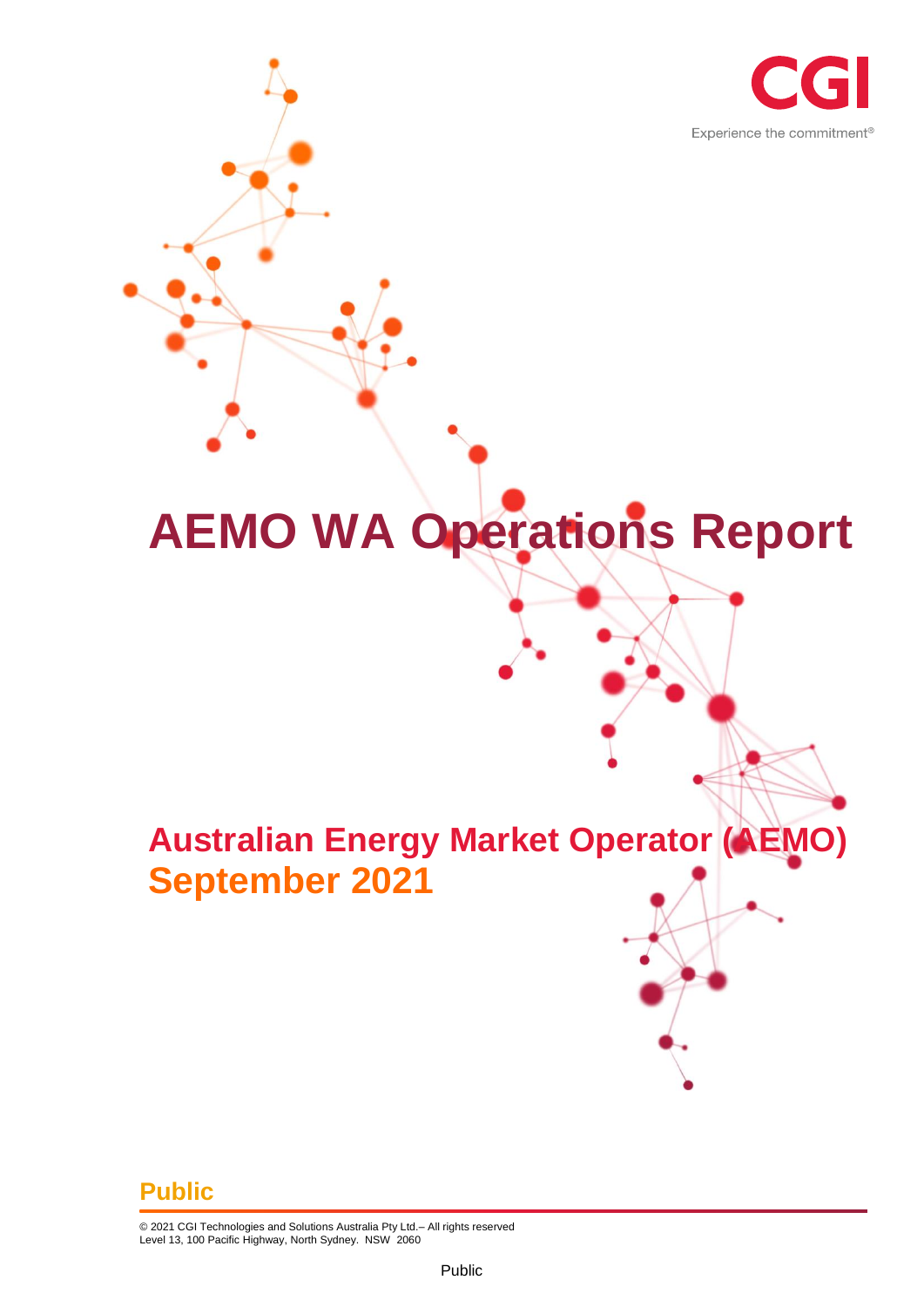



This report and its contents are the confidential property of CGI Technologies and Solutions Australia Pty Ltd.. This report is prepared for the sole and exclusive use of GRMS (WA) Operations and therefore, is considered to be proprietary by CGI Technologies and Solutions Australia Pty Ltd.. It may not be made available to anyone other than the addressee or persons within the addressee's organisation who are designated to read this report; nor may it be copied, reproduced, modified, altered, or circulated to any third party, in any form or media, without the prior written consent of CGI Technologies and Solutions Australia Pty Ltd.

All rights are reserved.

#### **Public**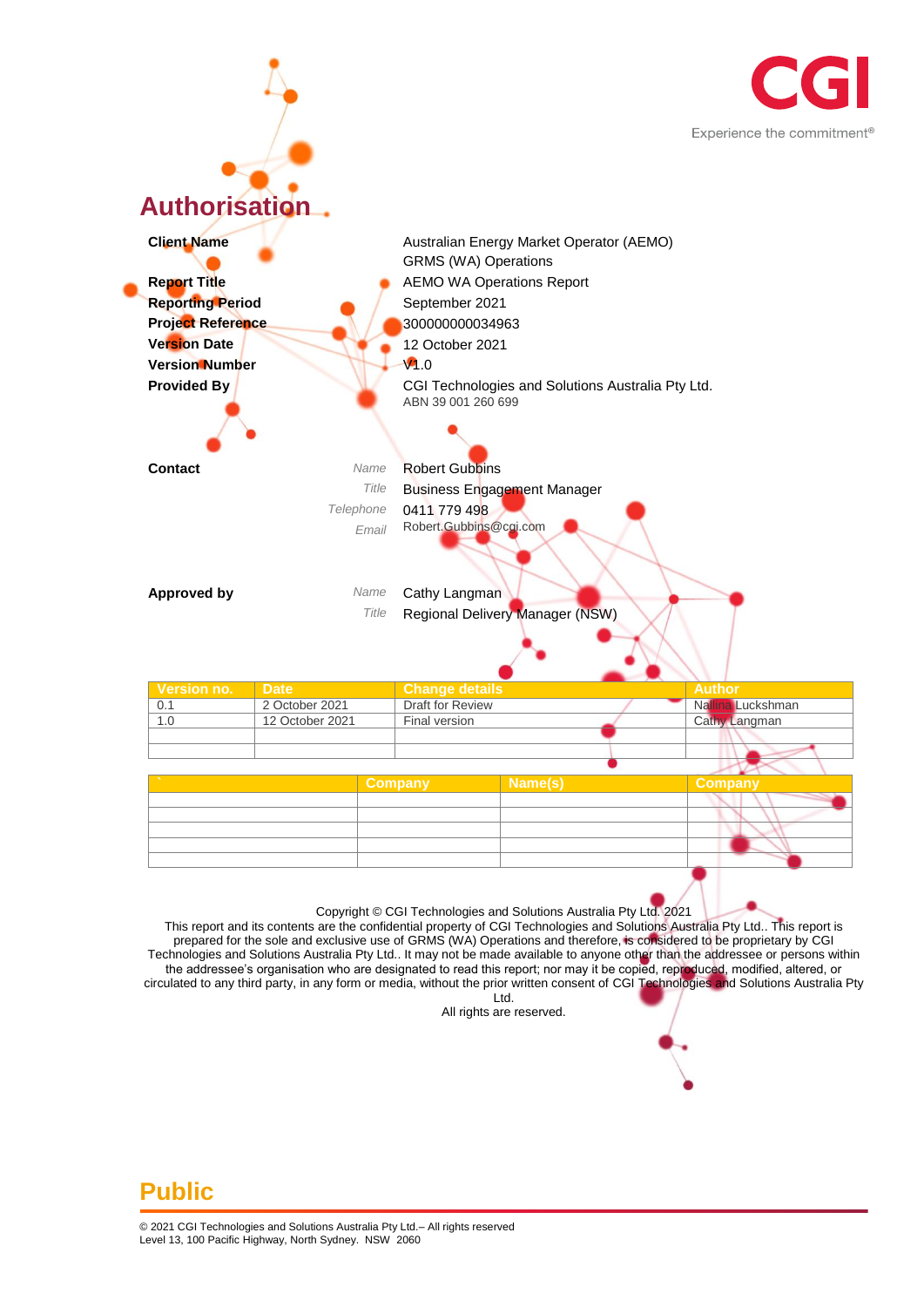J



## **Table of Contents**

| 1 <sup>1</sup> |  |
|----------------|--|
| 1.1            |  |
| 1.2            |  |
| 1.3            |  |
| 1.4            |  |
| $\overline{2}$ |  |
| 2.1            |  |
| 2.2            |  |
| 2.3            |  |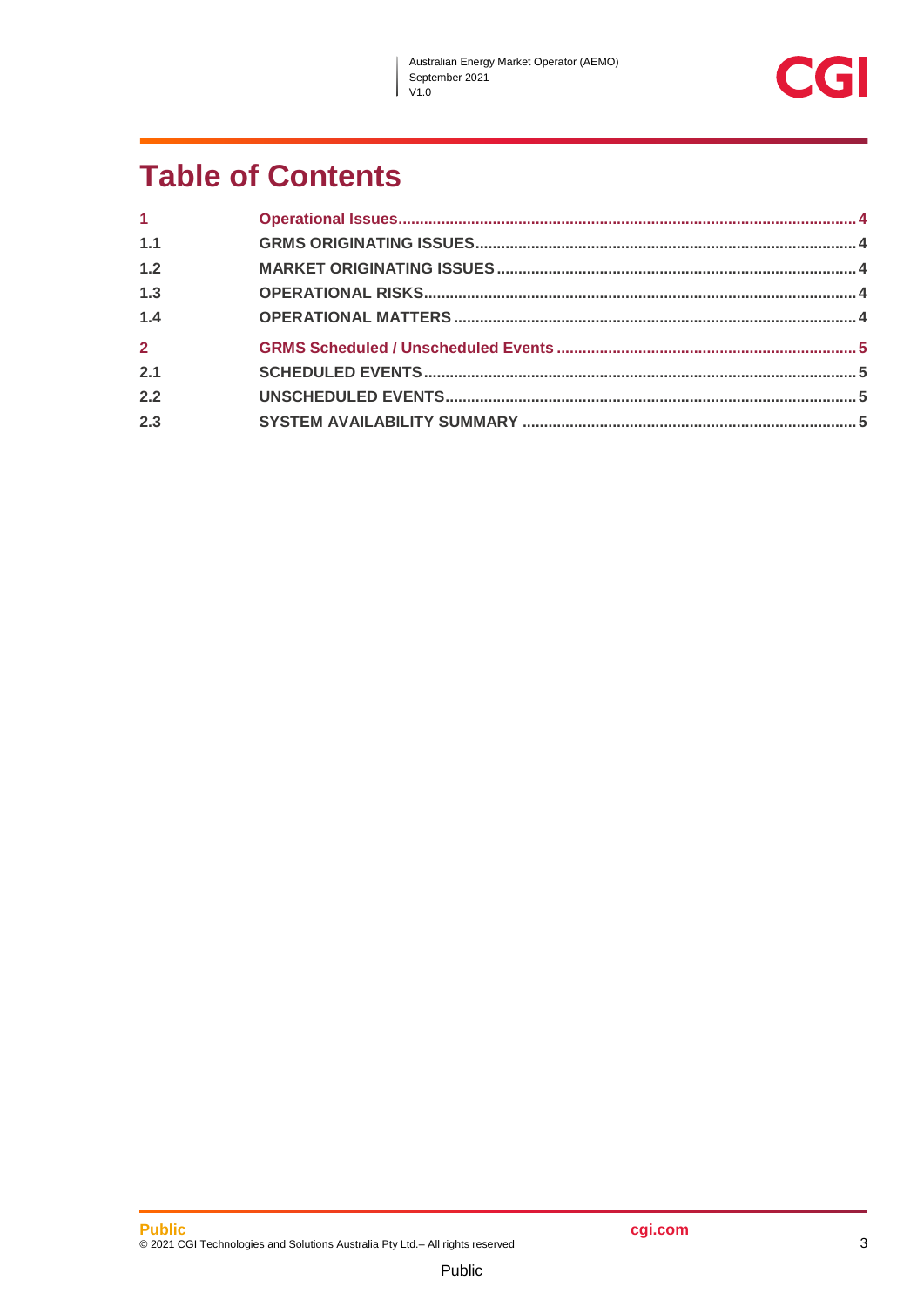

### <span id="page-3-0"></span>**1 Operational Issues**

This section of the report outlines any operational issues encountered by the GRMS or the operational team during the month which either impacted, or had the potential to impact the delivery of WA GRMS services.

#### <span id="page-3-1"></span>**1.1 GRMS Originating Issues**

This section describes operational issues which originated from the GRMS and had a direct impact either on the WA market, CGI's service levels or AEMO's adherence to the Retail Market Procedures (RMP).

There are no GRMS operational issues to report this month.

#### <span id="page-3-2"></span>**1.2 Market Originating Issues**

This section describes operational issues which originated from outside the bounds of the GRMS which caused subsequent market impact or required significant input from the CGI operational team to resolve. Market originating issues may also have had an impact on CGI's service levels and AEMO's adherence with the RMP although in most cases, CGI will claim concession from service failures resulting from issues described in this section.

There are no Market originating issues to report this month.

#### <span id="page-3-3"></span>**1.3 Operational Risks**

Operational risks are situations which, if not managed appropriately may become operational issues which have the potential to impact CGI, AEMO or the WA market. Current risks which CGI are managing and of which AEMO should be aware are described below.

No new operational risks have been identified.

#### <span id="page-3-4"></span>**1.4 Operational Matters**

There are no operational matters to report this month.

Public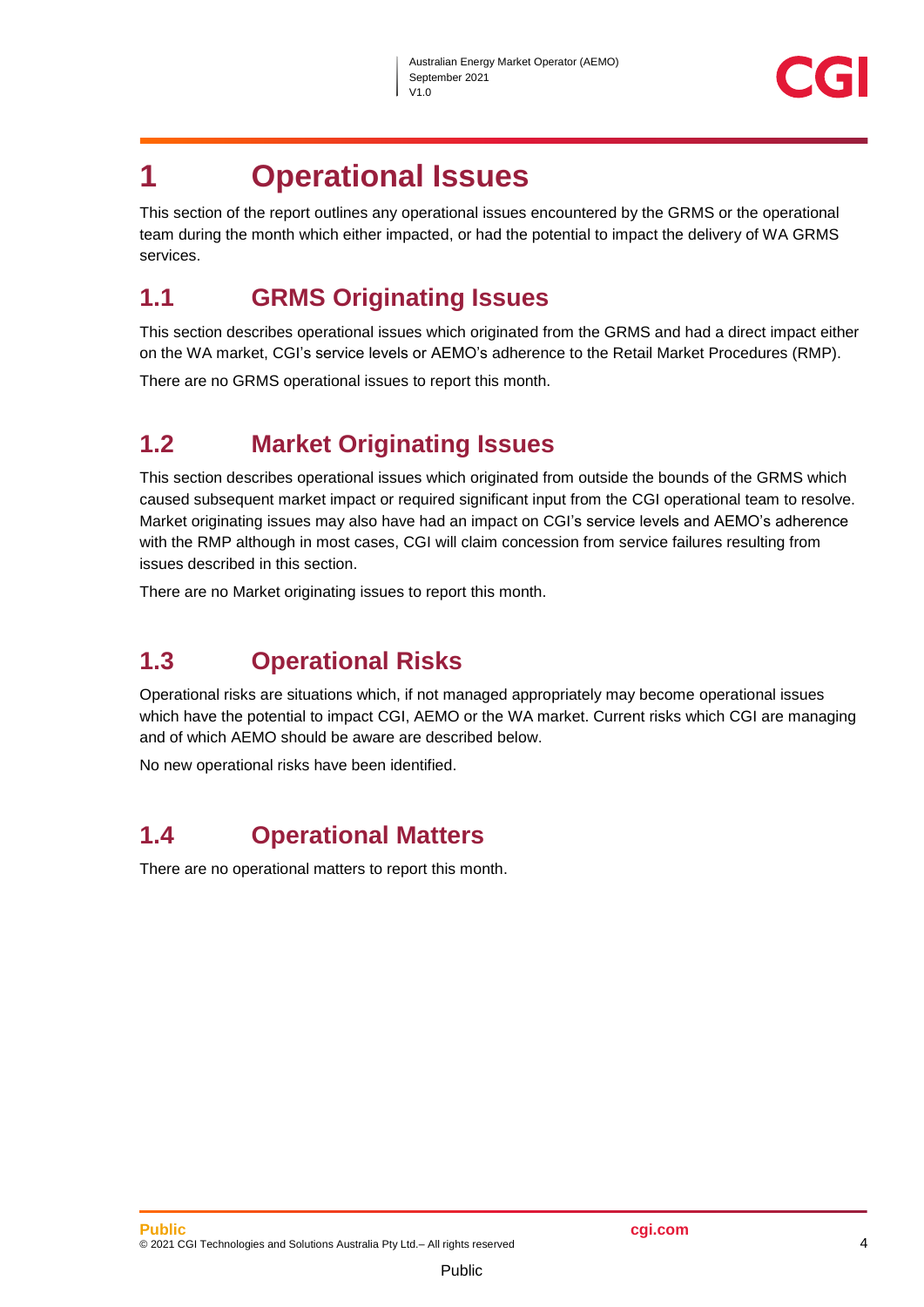## <span id="page-4-0"></span>**2 GRMS Scheduled / Unscheduled Events**

#### <span id="page-4-1"></span>**2.1 Scheduled Events**

The following table details all scheduled events that may have affected GRMS availability during the calendar month. Events were performed during agreed downtime periods and therefore were implemented with minimal impact to participants.

Scheduled events which have the potential to impact participants are planned to take place outside of WA business hours on a best endeavours basis or at a time agreed with participants. Times shown are EST. It should be noted that only those events which involve the EbXML or FTP gateways have an impact on the market from an availability perspective.

| <b>Name</b> | <b>Description</b>                 | <b>Date</b> | <b>Time</b> | <b>Mins</b> | <b>Ref</b>     |
|-------------|------------------------------------|-------------|-------------|-------------|----------------|
| WA GRMS     | <b>Microsoft Security Patching</b> | 7-Oct-2021  | 17:15       | 30          | CR/AEMO-W/0416 |

#### <span id="page-4-2"></span>**2.2 Unscheduled Events**

The following table details unscheduled events for the calendar month. Outage minutes exclude time during agreed maintenance periods. It should be noted that only those events which involve the EbXML or FTP gateways have an impact on the market from an availability perspective.

| <b>Name</b> | <b>Description</b> | <b>Date</b> | <b>Time</b> | <b>Mins</b> | Ref |
|-------------|--------------------|-------------|-------------|-------------|-----|
| -           |                    |             |             |             | -   |

#### <span id="page-4-3"></span>**2.3 System Availability Summary**

During the month, there were 30 days resulting in the following availability metrics as defined in the SOSA:

- $\triangleright$  TPA (Total Possible Availability) = 36,000 minutes
- (Based on 20hrs per day 03:00 until 23:00 each day)
- $\triangleright$  GAPS (Intervals of unscheduled downtime) = 0 minutes
- $\triangleright$  SAM (Scheduled & Agreed Maintenance) = 30 minutes

The SLA requires market system availability of 99.6%

The WA Market system was available for a total of **36,000** minutes once scheduled and agreed maintenance is excluded. This equates to an overall availability of 100.00%